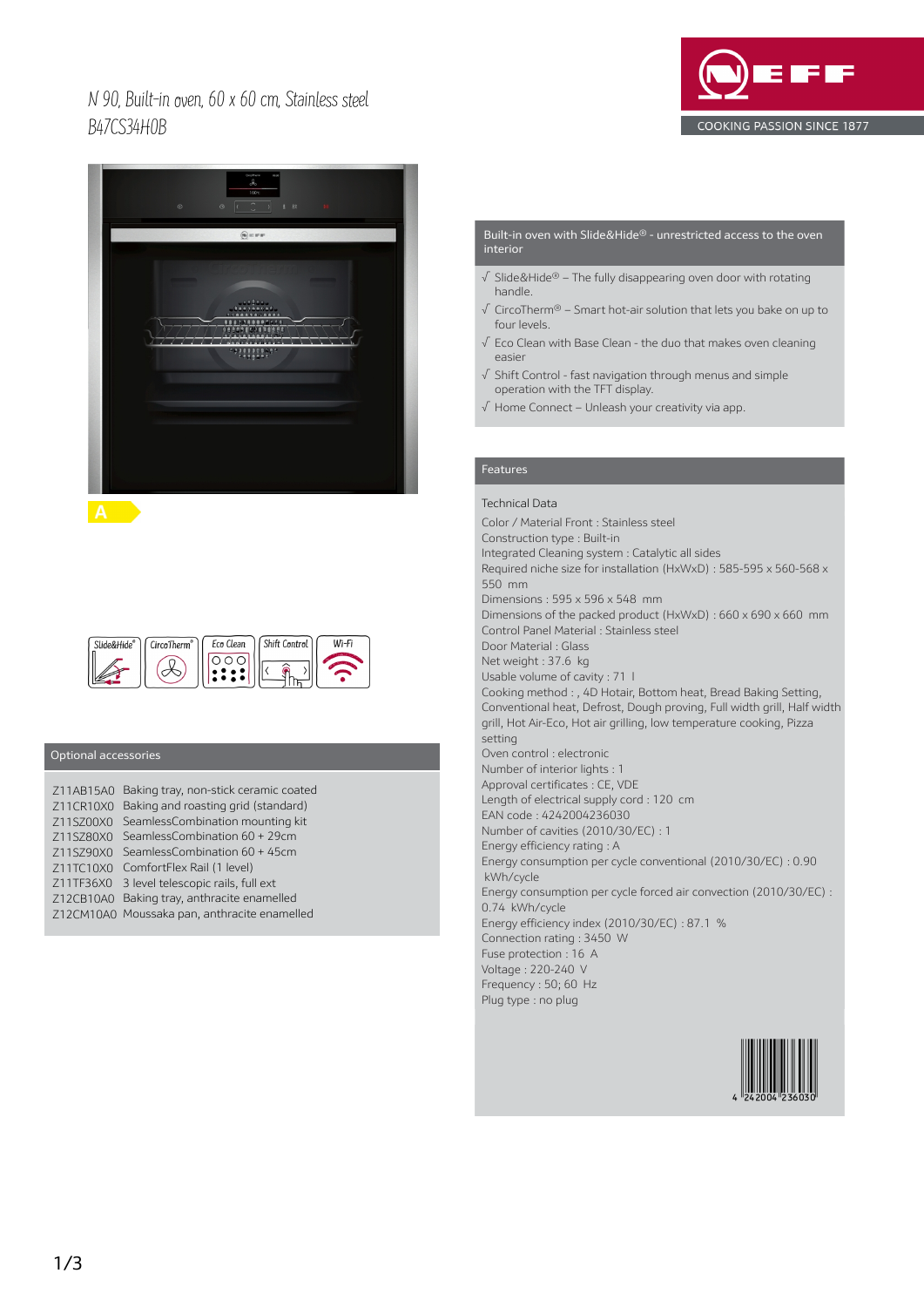# N 90, Built-in oven, 60 x 60 cm, Stainless steel B47CS34H0B



### Features

#### Design

- 4.1" TFT colour and graphics display with ShiftControl
- Cavity inner surface: enamel anthracite
- Illuminated Shift Control
- Slide&Hide® with rotating handle
- We recommend you to choose complementary products within N90, in order to assure an optimal design combination of your Built-In appliances.

#### Features

- HomeConnect ready on WLAN
- Control panel lock Automatic safety switch off Residual heat indicator Start button Door contact switch
- Temperature proposal Actual temperature display Heating up indicator
- Baking and roasting assistant
- Interior halogen light, On/off button
- Electronic clock timer
- 4 shelf positions

#### Cleaning

- EcoClean Direct : ceiling, back panel, side liners
- EcoClean programme, Base Clean programme

#### Programmes/functions

- Oven with 13 main functions heating methods: CircoTherm®, CircoTherm® Gentle, Top/bottom heat, Conventional heat Gentle, Circo-roasting, Full surface grill, Centre surface grill, CircoTherm® intensive, Bread baking, Bottom heat, Low temperature cooking, Defrost, Dough proving
- Rapid heat
- Cooling fan

#### Accessories

- 1-level flexible telescopic rail, full extension, Stop function
- 1 x combination grid, 1 x universal pan

#### Performance/technical information

● Energy efficiency rating (acc. EU Nr. 65/2014): A Energy consumption per cycle in conventional mode:0.9 kWh Energy consumption per cycle in fan-forced convection mode:0.74 kWh

Number of cavities: Main cavity Heat source: electrical Cavity volume:71 litre

- Total connected load electric: 3.45 KW
- 120 cm Cable length
- Nominal voltage: 220 240 V
- Appliance dimension (hxwxd): 595 mm x 596 mm x 548 mm
- Niche dimension (hxwxd): 585 mm 595 mm x 560 mm 568 mm x 550 mm

● Please refer to the dimensions provided in the installation manual